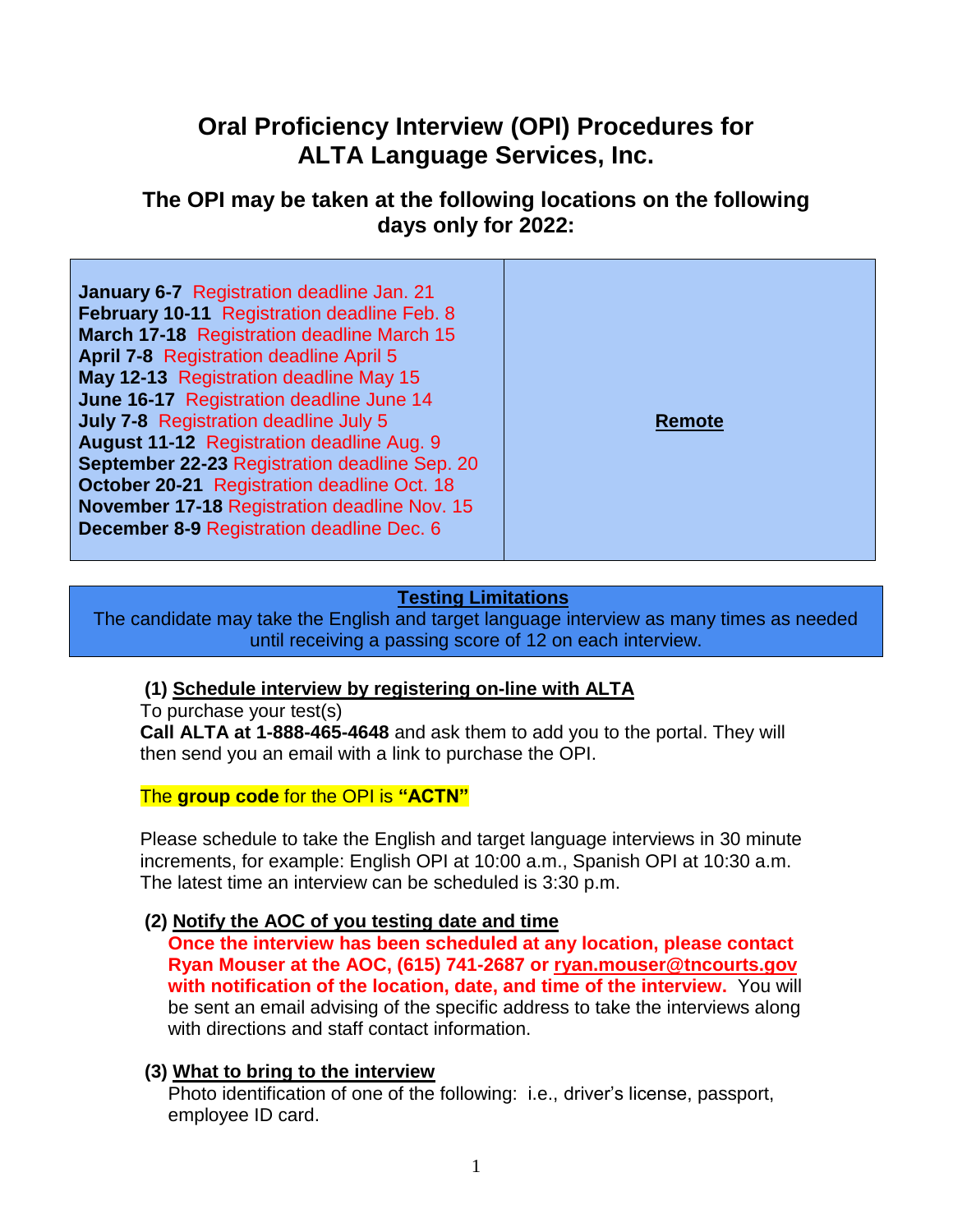## **(4) Length of Interview**

Each oral test takes an average of fifteen to twenty minutes and is recorded. The evaluator will ask the candidate various questions in order to get a sample of the candidate's ability to speak and comprehend the language. The questions are designed to elicit the full range of the target language, and require the candidate to perform various linguistic tasks (e.g., giving and supporting an opinion, providing a description, explaining something that occurs daily or that occurred in the past). The evaluator is listening for *what*  the candidate can do with the language, as well as *how well* the candidate uses and controls the language (i.e., handling structures of the language, etc.).

# **(5) Test Results**

Following the test, the evaluator determines the skill level of the candidate in each subcategory (**see Oral Assessment Categories**) according to ALTA's Oral Language Testing Protocol. The evaluator then assigns an overall score. Test results are reported to the AOC the next business day following the interview. Once results have been received, the AOC will email the results to the candidates within 5 business days.

|                | A level 1 speaker has no ability whatsoever in the language. He/She cannot understand<br>anything and can convey nothing.                                                                                                                                                                                                                                                                                                                                                             |
|----------------|---------------------------------------------------------------------------------------------------------------------------------------------------------------------------------------------------------------------------------------------------------------------------------------------------------------------------------------------------------------------------------------------------------------------------------------------------------------------------------------|
| $\mathbf{2}$   | A level 2 speaker can understand isolated words and simple expressions. He/She can<br>convey isolated words or simple expressions and memorized sentences.                                                                                                                                                                                                                                                                                                                            |
| $\mathbf{3}$   | A level 3 person can understand and express simple sentences using subjects and<br>verbs in the present tense. The range of vocabulary is limited to elementary needs and<br>basic courtesies.                                                                                                                                                                                                                                                                                        |
| 4              | The level 4 person can understand basic sentences around the immediate setting as<br>well as basic questions. He/She can express simple ideas using the present tense and<br>may occasionally use other simple tenses. He/She can convey basic information, but<br>has difficulty even in basic conversations.                                                                                                                                                                        |
| 5              | A person at a level 5 has the ability to participate in basic conversations. The subjects<br>are routine in nature and tend to be repetitive, for example weather. A level 5 speaker<br>uses primarily the present tense and cannot use advanced tenses, thus is very<br>restricted on expressing and understanding any subject other than what is most familiar<br>to him/her. Speech is slow, and he/she requires more rephrasing and repetition to<br>understand a native speaker. |
| 6              | A level 6 person can use and understand the present, past and future tenses with some<br>errors. He/She does not use advanced tenses. He/She can easily participate in a<br>conversation on basic subjects like weather, but not in a general conversation. He/She<br>usually cannot understand normal native rates of speech.                                                                                                                                                        |
| $\overline{7}$ | A person at a level 7 cannot easily participate in general conversations. He/She can<br>participate in conversations that are routine or on topics that are well known to the<br>person. He/She will have trouble with a native speaker's normal pace. He/She will use<br>simple tenses with a few errors, but will avoid advanced tenses. A candidate at this                                                                                                                        |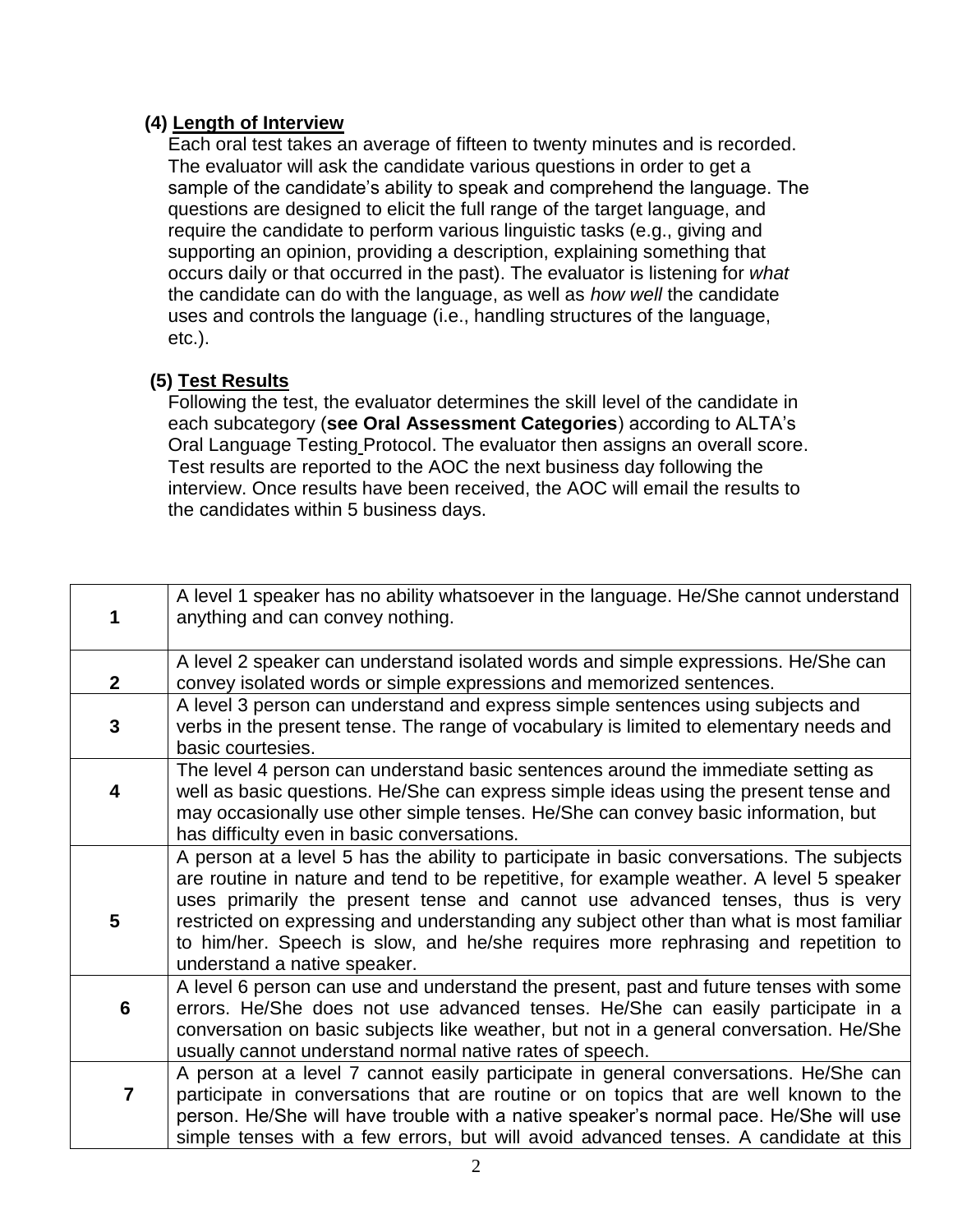|                 | level in a general conversation will cause misunderstandings between himself/herself<br>and the listener based on lack of ability to convey clearly his/her message.                                                                                                                                                                                                                                                                                                                                                                                                                                                                            |
|-----------------|-------------------------------------------------------------------------------------------------------------------------------------------------------------------------------------------------------------------------------------------------------------------------------------------------------------------------------------------------------------------------------------------------------------------------------------------------------------------------------------------------------------------------------------------------------------------------------------------------------------------------------------------------|
| 8               | A person at a level 8 can participate in general conversations surrounding routine and<br>topics in most social and work-related settings. He/She will have trouble with some<br>normal speed conversations and with topics that are more advanced or specialized.<br>He/She may lack the capability to speak at a normal speed, and will not use advanced<br>grammatical structures or will make many mistakes. A candidate at this level will<br>potentially cause misunderstandings between himself/herself and the listener based on<br>some lack of ability to convey clearly his/her message.                                             |
| 9               | A person at a level 9 can successfully handle in-depth conversations in the target<br>language, on a broad range of subjects and at a normal rate of speech. He/She has<br>difficulty understanding some slang or idioms or some advanced grammatical<br>structures, but can figure out what is said by the context of the discussion. When<br>speaking, a person at a level 9 can express himself/herself over a broad range of topics<br>at a normal speed. He/She may have a noticeable accent and will make grammatical<br>errors, for example with advanced tenses, but the errors will not cause<br>misunderstanding to a native speaker. |
| 10 <sub>1</sub> | A person at a level 10 can handle all of the tasks that a level 9 can, with the addition of<br>demonstrating skills such as selling and persuasion. He/She can successfully handle<br>in-depth client questions, and does not require as much contextual support for<br>understanding of slang and idioms. A person at this level is able to select vocabulary<br>that conveys a finer shade of meaning with more precision than a level 9 and can better<br>support his/her opinions. Errors in speech are few, are limited to advanced grammatical<br>situations and do not affect understanding.                                             |
| 11              | A person at a level 11 is nearly fluent. He/She can handle a wide variety of<br>communicative tasks with finesse. His/her communication is close to that of a well<br>educated speaker, and only encounters difficulty if speech is highly abstract. Errors in<br>speech are very few, are limited to advanced grammatical situations and do not affect<br>understanding.                                                                                                                                                                                                                                                                       |
| 12 <sub>2</sub> | The level 12 oral skills are equivalent to native fluency. The person can understand<br>everything said in the language and can speak with precision and finesse using the full<br>of grammar, vocabulary, idioms and expression.                                                                                                                                                                                                                                                                                                                                                                                                               |

# **Oral Assessment Categories**

The ALTA evaluation process assesses the level of skill in two areas – speaking and listening – which are further subdivided into the scoring subcategories as shown below:

**Communication** – Communication consists of four elements:

- 1. ACCENT: What degree of non-native accent and pronunciation does the candidate have?
- 2. SCOPE: How easily can the candidate express ideas?
- 3. SPEED: How rapidly can the candidate speak and how much does the candidate hesitate?
- 4. STRUCTURE: How well does the candidate use the complexity of the language?

**Comprehension** – Comprehension consists of three elements: